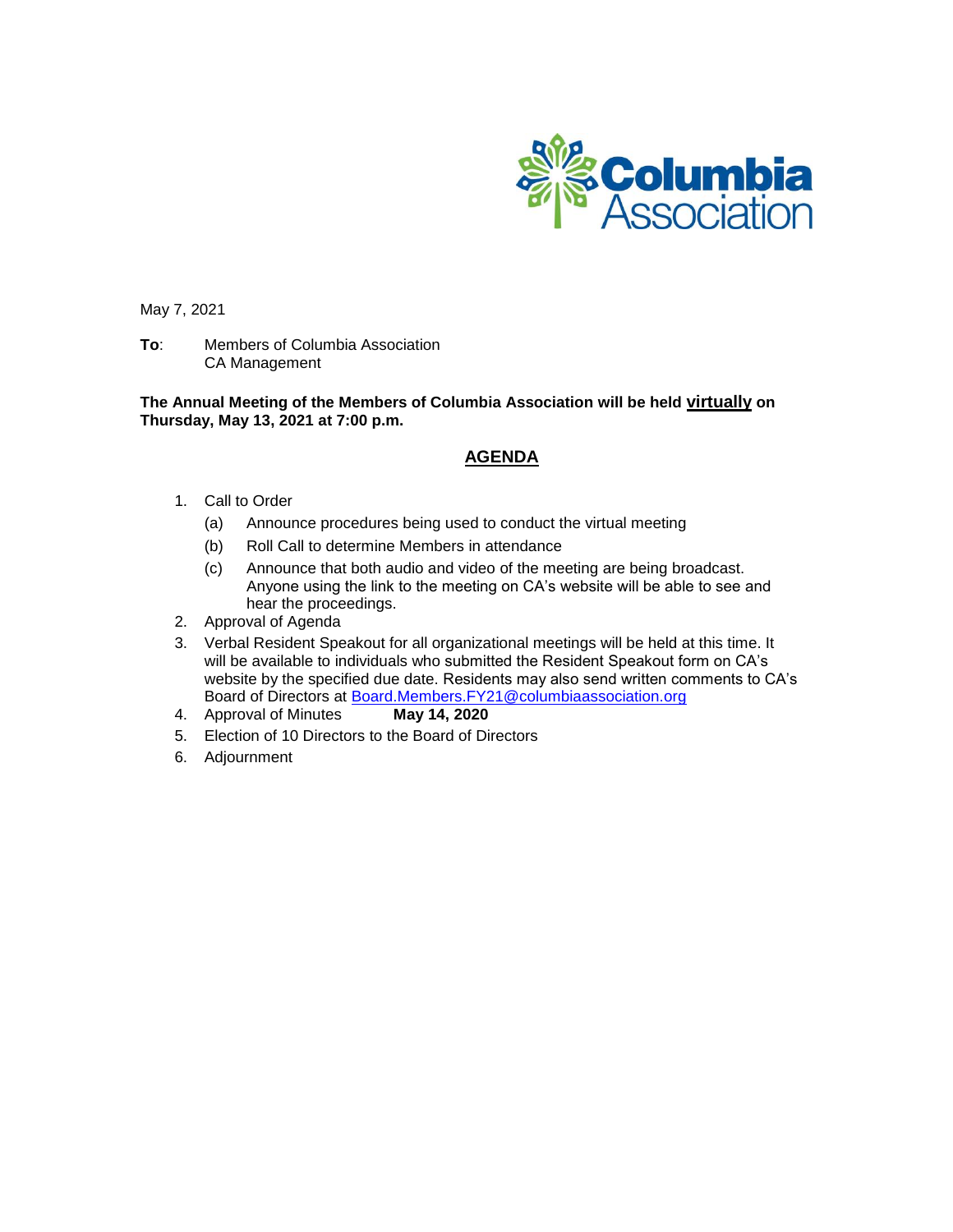| 1                   | <b>DRAFT</b>                                                                                                 |
|---------------------|--------------------------------------------------------------------------------------------------------------|
| $\overline{2}$      | <b>Minutes of the</b>                                                                                        |
| 3                   | <b>ANNUAL MEETING OF THE MEMBERS</b>                                                                         |
| 4                   | OF COLUMBIA ASSOCIATION                                                                                      |
|                     |                                                                                                              |
| 5                   | <b>Held: May 14, 2020</b>                                                                                    |
| 6                   |                                                                                                              |
| $\overline{7}$<br>8 | To be approved: May 13, 2021                                                                                 |
| 9                   | The Annual Meeting of the Members of the Columbia Association was held virtually on Thursday,                |
| 10                  | May 14, 2020. Participating were Dick Boulton, Renee DuBois, Jessamine Duvall, Lin Eagan, Janet Evans,       |
| 11                  | Alan Klein, Milton W. Matthews, Nancy McCord, Andrew Stack, Virginia Thomas, and Shari Zaret.                |
| 12                  |                                                                                                              |
| 13                  | <b>1. Call to Order:</b> The Annual Meeting was called to order at 7:00 p.m. by CA Board Chair Andrew Stack. |
| 14                  |                                                                                                              |
| 15                  | 2. Approval of Agenda                                                                                        |
| 16                  | <b>Action:</b> Ms. Eagan moved to approve the agenda, seconded by Ms. DuBois. Hearing no objections, the     |
| 17                  | agenda was approved.                                                                                         |
| 18                  | 3. Resident Speakout                                                                                         |
| 19                  | No residents registered on-line to participate in Resident Speakout.                                         |
| 20                  |                                                                                                              |
| 21                  | 4. Approval of Minutes of May 9, 2019                                                                        |
| 22                  | <b>Action:</b> Ms. Thomas moved that the minutes of May 9, 2019 be approved. Ms. DuBois seconded the         |
| 23                  | motion. The vote to approve the minutes was 9-0-1.                                                           |
| 24<br>25            | Messrs. Boulton, Klein, and Stack; and Mmes. DuBois, Eagan, Evans, McCord, Thomas,<br>For:<br>and Zaret      |
| 26                  | None<br>Against:                                                                                             |
| 27                  | Abstain: Ms. Duvall                                                                                          |
| 28                  |                                                                                                              |
| 29                  | 5. Election of Columbia Association Board of Directors:                                                      |
| 30                  | Action: Ms. McCord moved that the 10 members of Columbia Association be elected to the Board of              |
| 31                  | Directors. Ms. DuBois seconded the motion. Hearing no objection, the following 10 members of Columbia        |
| 32                  | Association were elected to the Board of Directors:                                                          |
| 33<br>34            | Richard Boulton, Village of Dorsey's Search                                                                  |
| 35                  | Renee DuBois, Village of River Hill                                                                          |
| 36                  | Jessamine Duvall, Village of Hickory Ridge                                                                   |
| 37                  | Lindell Eagan, Village of Town Center                                                                        |
| 38                  | Janet Evans, Village of Long Reach                                                                           |
| 39                  | Alan Klein, Village of Harper's Choice                                                                       |
| 40                  | Nancy McCord, Village of Wilde Lake                                                                          |
| 41                  | Andrew Stack, Village of Owen Brown                                                                          |
| 42                  | Virginia Thomas, Village of Oakland Mills                                                                    |
| 43                  | Shari Zaret, Village of Kings Contrivance                                                                    |
| 44                  |                                                                                                              |
| 45<br>46            | <b>6. Adjournment:</b> Hearing no opposition, Mr. Stack adjourned the meeting at 7:15 p.m.                   |
| 47                  |                                                                                                              |
| 48                  | Respectfully submitted,                                                                                      |
| 49                  |                                                                                                              |
| 50                  | Janet F. Loughran                                                                                            |
| 51                  | Executive Assistant to the President/CEO                                                                     |
|                     |                                                                                                              |